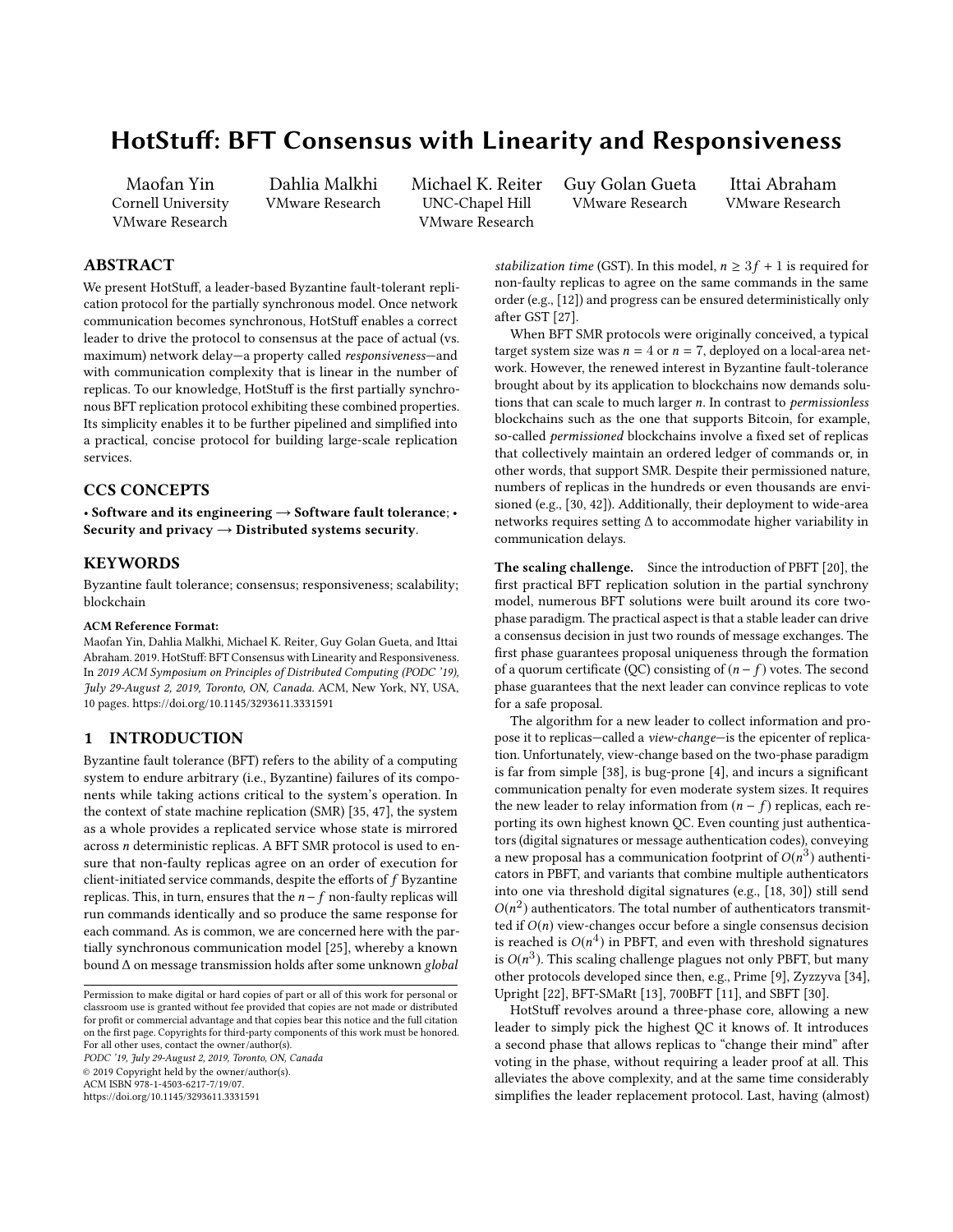canonized all the phases, it is very easy to pipeline HotStuff, and to frequently rotate leaders.

To our knowledge, only BFT protocols in the blockchain arena like Tendermint [\[15,](#page-9-16) [16\]](#page-9-17) and Casper [\[17\]](#page-9-18) follow such a simple leader regime. However, these systems are built around a synchronous core, wherein proposals are made in pre-determined intervals that must accommodate the worst-case time it takes to propagate messages over a wide-area peer-to-peer gossip network. In doing so, they forego a hallmark of most practical BFT SMR solutions (including those listed above), namely optimistic responsiveness [\[42\]](#page-9-7). Informally, responsiveness requires that a non-faulty leader, once designated, can drive the protocol to consensus in time depending only on the actual message delays, independent of any known upper bound on message transmission delays [\[10\]](#page-9-19). More appropriate for our model is optimistic responsiveness, which requires responsiveness only in beneficial (and hopefully common) circumstances here, after GST is reached. Optimistic or not, responsiveness is precluded with designs such as Tendermint/Casper. The crux of the difficulty is that there may exist an honest replica that has the highest QC, but the leader does not know about it. One can build scenarios where this prevents progress ad infinitum (see Section [4.4](#page-4-0) for a detailed liveless scenario). Indeed, failing to incorporate necessary delays at crucial protocol steps can result in losing liveness outright, as has been reported in several existing deployments, e.g., see [\[2,](#page-8-1) [3,](#page-8-2) [19\]](#page-9-20).

Our contributions. To our knowledge, we present the first BFT SMR protocol, called HotStuff, to achieve the following two properties:

- Linear View Change: After GST, any correct leader, once designated, sends only  $O(n)$  authenticators to drive a consensus decision. This includes the case where a leader is replaced. Consequently, communication costs to reach consensus after GST is  $O(n^2)$  authenticators in the worst case<br>of cascading leader failures of cascading leader failures.
- Optimistic Responsiveness: After GST, any correct leader, once designated, needs to wait just for the first  $n - f$  responses to guarantee that it can create a proposal that will make progress. This includes the case where a leader is replaced.

Another feature of HotStuff is that the costs for a new leader to drive the protocol to consensus is no greater than that for the current leader. As such, HotStuff supports frequent succession of leaders, which has been argued is useful in blockchain contexts for ensuring chain quality [\[28\]](#page-9-21).

HotStuff achieves these properties by adding another phase to each view, a small price to latency in return for considerably simplifying the leader replacement protocol. This exchange incurs only the actual network delays, which are typically far smaller than  $\Delta$  in practice. As such, we expect this added latency to be much smaller than that incurred by previous protocols that forgo responsiveness to achieve linear view-change. Furthermore, throughput is not affected due to the efficient pipeline we introduce in Section [5.](#page-6-0)

HotStuff has the additional benefit of being remarkably simple. Safety is specified via voting and commit rules over graphs of nodes. The mechanisms needed to achieve liveness are encapsulated within

a Pacemaker, cleanly separated from the mechanisms needed for safety (Section [6\)](#page-7-0).

## 2 RELATED WORK

Reaching consensus in face of Byzantine failures was formulated as the Byzantine Generals Problem by Lamport et al. [\[37\]](#page-9-22), who also coined the term "Byzantine failures". The first synchronous solution was given by Pease et al. [\[43\]](#page-9-23), and later improved by Dolev and Strong [\[24\]](#page-9-24). The improved protocol has  $O(n^3)$  communication<br>complexity which was shown optimal by Doley and Beischuk [23] complexity, which was shown optimal by Dolev and Reischuk [\[23\]](#page-9-25). A leader-based synchronous protocol that uses randomness was given by Katz and Koo [\[32\]](#page-9-26), showing an expected constant-round solution with  $(n - 1)/2$  resilience.

Meanwhile, in the asynchronous settings, Fischer et al. [\[27\]](#page-9-5) showed that the problem is unsolvable deterministically in asynchronous setting in face of a single failure. Furthermore, an  $(n-1)/3$ resilience bound for any asynchronous solution was proven by Ben-Or [\[12\]](#page-9-4). Two approaches were devised to circumvent the impossibility. One relies on randomness, initially shown by Ben-Or [\[12\]](#page-9-4), using independently random coin flips by processes until they happen to converge to consensus. Later works used cryptographic methods to share an unpredictable coin and drive complexities down to constant expected rounds, and  $O(n^3)$  communication [\[18\]](#page-9-10).<br>The second approach relies on partial synchrony first sh

The second approach relies on partial synchrony, first shown by Dwork, Lynch, and Stockmeyer (DLS) [\[25\]](#page-9-3). This protocol preserves safety during asynchronous periods, and after the system becomes synchronous, DLS guarantees termination. Once synchrony is maintained, DLS incurs  $O(n^4)$  total communication and  $O(n)$  rounds per decision.

State machine replication relies on consensus at its core to order client requests so that correct replicas execute them in this order. The recurring need for consensus in SMR led Lamport to devise Paxos [\[36\]](#page-9-27), a protocol that operates an efficient pipeline in which a stable leader drives decisions with linear communication and one round-trip. A similar emphasis led Castro and Liskov [\[20,](#page-9-8) [21\]](#page-9-28) to develop an efficient leader-based Byzantine SMR protocol named PBFT, whose stable leader requires  $O(n^2)$  communication and two<br>round-trips per decision, and the leader replacement protocol incurs round-trips per decision, and the leader replacement protocol incurs  $O(n^3)$  communication. PBFT has been deployed in several systems,<br>including BET-SMaPt [13]. Kotla et al. introduced an optimistic including BFT-SMaRt [\[13\]](#page-9-14). Kotla et al. introduced an optimistic linear path into PBFT in a protocol named Zyzzyva [\[34\]](#page-9-12), which was utilized in several systems, e.g., Upright [\[22\]](#page-9-13) and Byzcoin [\[33\]](#page-9-29). The optimistic path has linear complexity, while the leader replacement protocol remains  $O(n^3)$ . Abraham et al. [\[4\]](#page-8-0) later exposed a safety<br>violation in Zyzzyna, and presented fixes [5, 30]. On the other hand violation in Zyzzyva, and presented fixes [\[5,](#page-8-3) [30\]](#page-9-6). On the other hand, to also reduce the complexity of the protocol itself, Song et al. proposed Bosco [\[49\]](#page-9-30), a simple one-step protocol with low latency on the optimistic path, requiring  $5f + 1$  replicas. SBFT [\[30\]](#page-9-6) introduces an  $O(n^2)$  communication view-change protocol that supports a stable leader protocol with optimistically linear one round-trip stable leader protocol with optimistically linear, one round-trip decisions. It reduces the communication complexity by harnessing two methods: a collector-based communication paradigm by Reiter [\[45\]](#page-9-31), and signature combining via threshold cryptography on protocol votes by Cachin et al. [\[18\]](#page-9-10).

A leader-based Byzantine SMR protocol that employs randomization was presented by Ramasamy et al. [\[44\]](#page-9-32), and a leaderless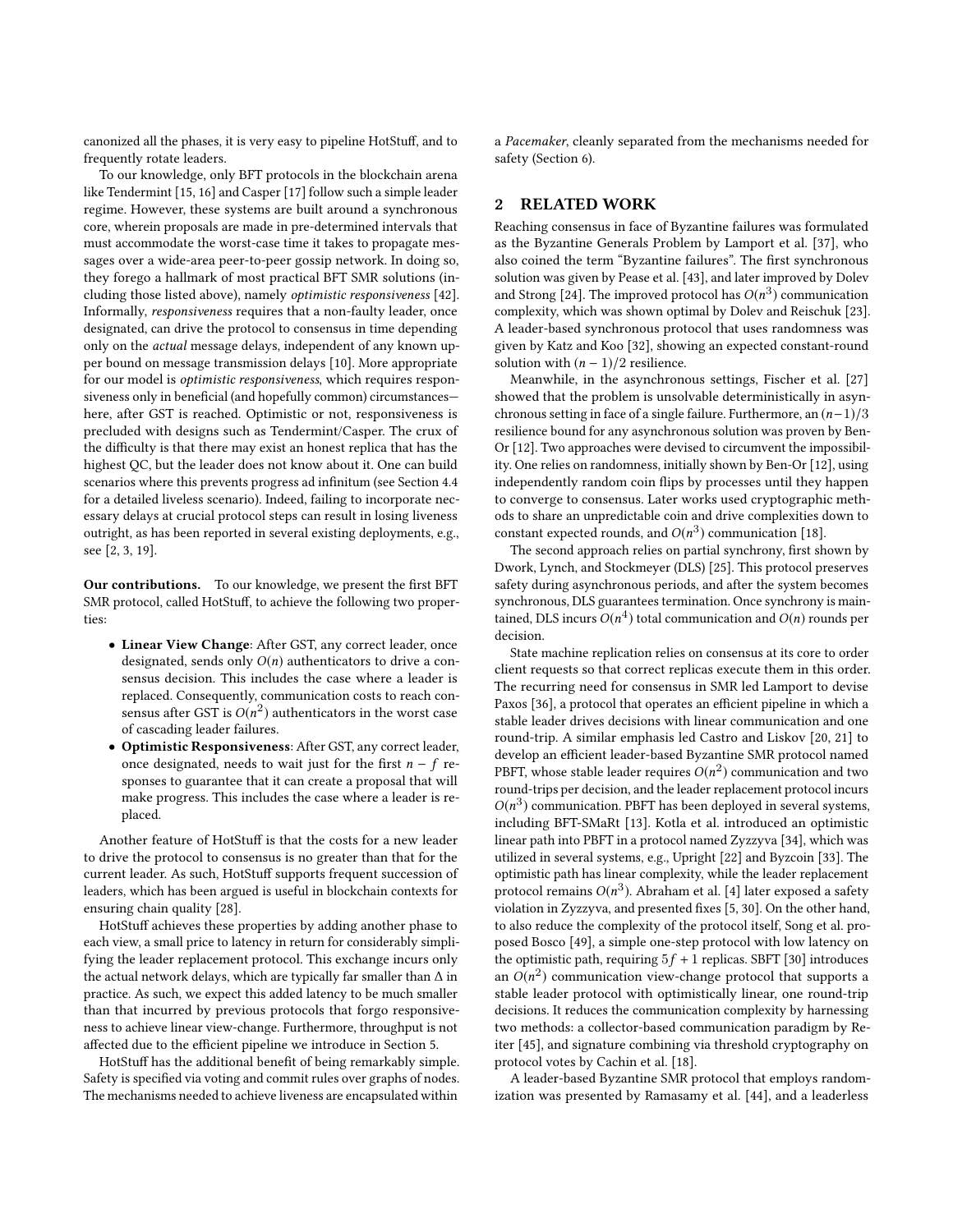| Protocol                      | Correct leader | Authenticator complexity<br>Leader failure (view-change) | f leader failures | Responsiveness |
|-------------------------------|----------------|----------------------------------------------------------|-------------------|----------------|
| DLS [25]                      | $O(n^4)$       | $O(n^4)$                                                 | $O(n^4)$          |                |
| PBFT [20]                     | $O(n^2)$       | $O(n^3)$                                                 | $O(fn^3)$         |                |
| <b>SBFT</b> [30]              | O(n)           | $O(n^2)$                                                 | $O(fn^2)$         |                |
| Tendermint [15] / Casper [17] | $O(n^2)$       | $O(n^2)$                                                 | $O(fn^2)$         |                |
| Tendermint / Casper           | O(n)           | O(n)                                                     | O(fn)             |                |
| HotStuff                      | O(n)           | O(n)                                                     | O(fn)             |                |

\* Signatures can be combined using threshold signatures, though this optimization is not mentioned in their original works.

Table 1: Performance of selected protocols after GST.

variant named HoneyBadgerBFT was developed by Miller et al. [\[39\]](#page-9-33). At their core, these randomized Byzantine solutions employ randomized asynchronous Byzantine consensus, whose best known communication complexity was  $O(n^3)$  (see above), amortizing the cost via batching. However, most recently, based on the idea in cost via batching. However, most recently, based on the idea in this HotStuff paper, a parallel submission to PODC'19 [\[8\]](#page-9-34) further improves the communication complexity to  $O(n^2)$ .<br>Bitcoin's core is a protocol known as Nakamoto is

Bitcoin's core is a protocol known as Nakamoto Consensus [\[40\]](#page-9-35), a synchronous protocol with only probabilistic safety guarantee and no finality (see analysis in [\[6,](#page-9-36) [28,](#page-9-21) [41\]](#page-9-37)). It operates in a permissionless model where participants are unknown, and resilience is kept via Proof-of-Work. As described above, recent blockchain solutions hybridize Proof-of-Work solutions with classical BFT solutions in various ways [\[7,](#page-9-38) [17,](#page-9-18) [26,](#page-9-39) [29,](#page-9-40) [31,](#page-9-41) [33,](#page-9-29) [42\]](#page-9-7). The need to address rotating leaders in these hybrid solutions and others provide the motivation behind HotStuff.

# 3 MODEL

We consider a system consisting of a fixed set of  $n = 3f + 1$  replicas, indexed by  $i \in [n]$  where  $[n] = \{1, \ldots, n\}$ . A set  $F \subset [n]$  of up to  $f = |F|$  replicas are Byzantine faulty, and the remaining ones are correct. We will often refer to the Byzantine replicas as being coordinated by an adversary, which learns all internal state held by these replicas (including their cryptographic keys, see below).

Network communication is point-to-point, authenticated and reliable: one correct replica receives a message from another correct replica if and only if the latter sent that message to the former. When we refer to a "broadcast", it involves the broadcaster, if correct, sending the same point-to-point messages to all replicas, including itself. We adopt the *partial synchrony model* of Dwork et al. [\[25\]](#page-9-3), where there is a known bound ∆ and an unknown Global Stabilization Time (GST), such that after GST, all transmissions between two correct replicas arrive within time ∆. Our protocol will ensure safety always, and will guarantee progress within a bounded duration after GST. (Guaranteeing progress before GST is impossible [\[27\]](#page-9-5).) In practice, our protocol will guarantee progress if the system remains stable (i.e., if messages arrive within ∆ time) for sufficiently long after GST, though assuming that it does so forever simplifies discussion.

Cryptographic primitives. HotStuff makes use of threshold sig-natures [\[14,](#page-9-42) [18,](#page-9-10) [48\]](#page-9-43). In a  $(k, n)$ -threshold signature scheme, there is a single public key held by all replicas, and each of the  $n$  replicas holds a distinct private key. The *i*-th replica can use its private key to contribute a *partial signature*  $\rho_i \leftarrow tsign_i(m)$  on message *m*. Partial signatures  $\{\rho_i\}_{i \in \mathcal{I}}$  where  $|I| - k$  and each  $\rho_i \leftarrow tsign_i(m)$  can tial signatures  $\{\rho_i\}_{i \in I}$ , where  $|I| = k$  and each  $\rho_i \leftarrow tsign_i(m)$ , can<br>be used to produce a digital signature  $\sigma \leftarrow tconfine(m, \{o_i\}_{i \in I})$ be used to produce a digital signature  $\sigma \leftarrow tcombine(m, \{p_i\}_{i \in I})$ <br>on m, Any other replies can verify the signature using the public on m. Any other replica can verify the signature using the public

key and the function *tverify*. We require that if  $\rho_i \leftarrow tsign_i(m)$ <br>for each  $i \in I$ ,  $|I| = k$ , and if  $\sigma \leftarrow tconfine(m, \{a_i\}_{i \in I})$ , then for each  $i \in I$ ,  $|I| = k$ , and if  $\sigma \leftarrow tcombine(m, \{p_i\}_{i \in I})$ , then the right of  $\sigma$  returns true However, given oracle access to oracles  $tverify(m, \sigma)$  returns true. However, given oracle access to oracles  ${tsign_i(\cdot)}_{i \in [n]\setminus F}$ , an adversary who queries  $tsign_i(m)$  on strictly  $f$  or  $f$  of these oracles has negligible probability of producfewer than  $k - f$  of these oracles has negligible probability of produc-<br>ing a signature  $\sigma$  for the message m (i.e., such that tuerifu(m,  $\sigma$ ) reing a signature  $\sigma$  for the message m (i.e., such that  $tverify(m, \sigma)$  returns true). Throughout this paper, we use a threshold of  $k = 2f + 1$ . Again, we will typically leave invocations of tverify implicit in our protocol descriptions.

We also require a cryptographic hash function  $h$  (also called a message digest function), which maps an arbitrary-length input to a fixed-length output. The hash function must be collision resistant [\[46\]](#page-9-44), which informally requires that the probability of an adversary producing inputs m and m' such that  $h(m) = h(m')$  is<br>negligible. As such  $h(m)$  can serve as an identifier for a unique negligible. As such,  $h(m)$  can serve as an identifier for a unique input m in the protocol.

Complexity measure. The complexity measure we care about is authenticator complexity, which specifically is the sum, over all replicas  $i \in [n]$ , of the number of authenticators received by replica  $i$  in the protocol to reach a consensus decision after GST. (Again, before GST, a consensus decision might not be reached at all in the worst case [\[27\]](#page-9-5).) Here, an authenticator is either a partial signature or a signature. Authenticator complexity is a useful measure of communication complexity for several reasons. First, like bit complexity and unlike message complexity, it hides unnecessary details about the transmission topology. For example, n messages carrying one authenticator count the same as one message carrying  $n$  authenticators. Second, authenticator complexity is better suited than bit complexity for capturing costs in protocols like ours that reach consensus repeatedly, where each consensus decision (or each view proposed on the way to that consensus decision) is identified by a monotonically increasing counter. That is, because such a counter increases indefinitely, the bit complexity of a protocol that sends such a counter cannot be bounded. Third, since in practice, cryptographic operations to produce or verify digital signatures and to produce or combine partial signatures are typically the most computationally intensive operations in protocols that use them, the authenticator complexity provides insight into the computational burden of the protocol, as well.

#### 4 BASIC HOTSTUFF

HotStuff solves the State Machine Replication (SMR) problem. At the core of SMR is a protocol for deciding on a growing log of command requests by clients. A group of state-machine replicas apply commands in sequence order consistently. A client sends a command request to all replicas, and waits for responses from  $(f + 1)$  of them. For the most part, we omit the client from the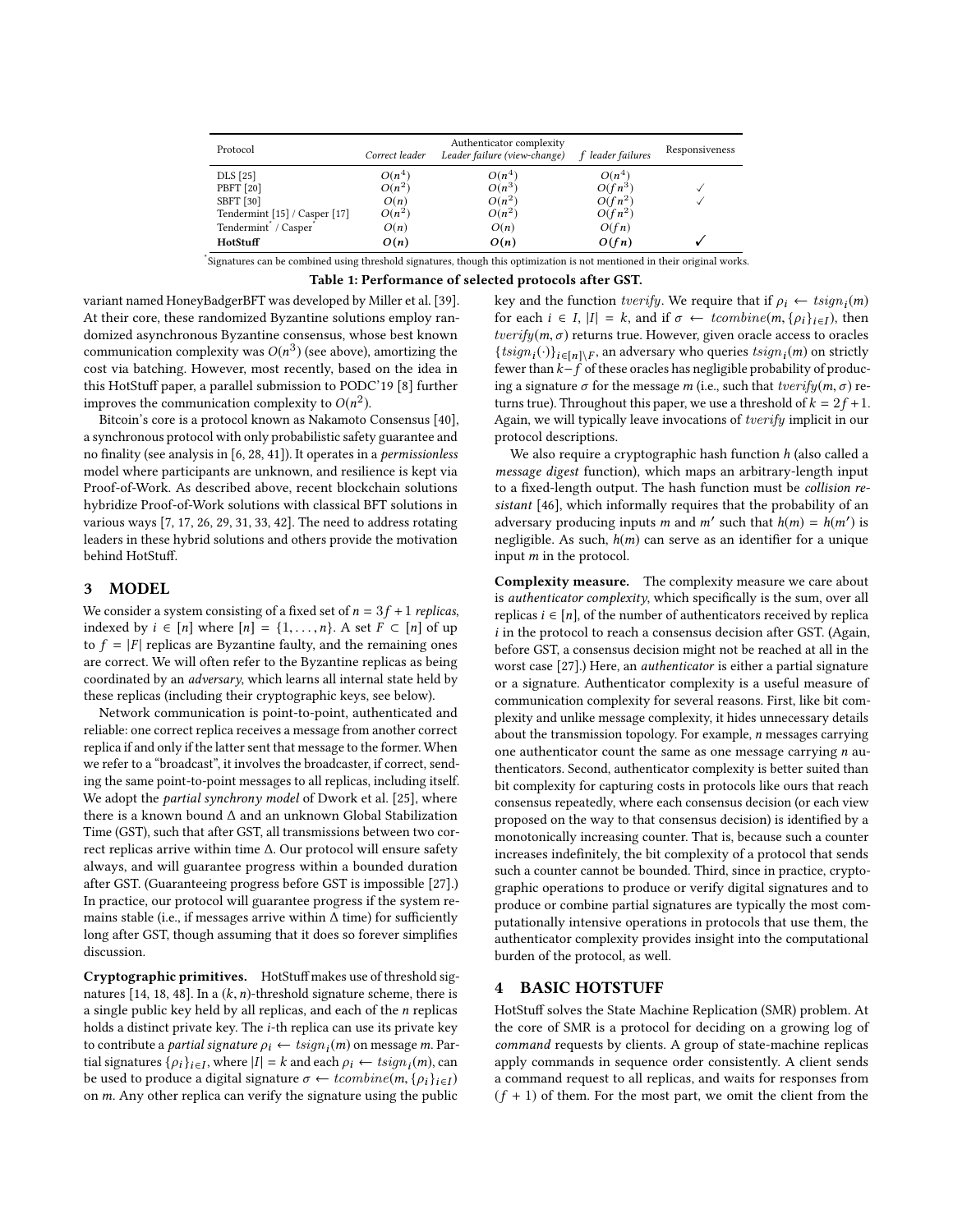discussion, and defer to the standard literature for issues regarding numbering and de-duplication of client requests.

The Basic HotStuff solution is presented in Algorithm [2.](#page-4-1) The protocol works in a succession of views numbered with monotonically increasing view numbers. Each viewNumber has a unique dedicated leader known to all. Each replica stores a tree of pending commands as its local data structure. Each tree node contains a proposed command (or a batch of them), metadata associated with the protocol, and a parent link. The branch led by a given node is the path from the node all the way to the tree root by visiting parent links. During the protocol, a monotonically growing branch becomes committed. To become committed, the leader of a particular view proposing the branch must collect votes from a quorum of  $(n - f)$  replicas in three phases, PREPARE, PRE-COMMIT, and COMMIT.

A key ingredient in the protocol is a collection of  $(n - f)$  votes over a leader proposal, referred to as a quorum certificate (or "QC" in short). The QC is associated with a particular node and a view number. The *tcombine* utility employs a threshold signature scheme to generate a representation of  $(n - f)$  signed votes as a single authenticator.

Below we give an operational description of the protocol logic by phases, followed by a precise specification in Algorithm [2,](#page-4-1) and conclude the section with safety, liveness, and complexity arguments.

#### 4.1 Phases

prepare phase. The protocol for a new leader starts by collecting new-view messages from  $(n - f)$  replicas. The new-view message is sent by a replica as it transitions into *viewNumber* (including the first view) and carries the highest  $prepareQC$  that the replica received  $(\perp$  if none), as described below.

The leader processes these messages in order to select a branch that has the highest preceding view in which a  $prepareQC$  was formed. The leader selects the  $prepareQC$  with the highest view, denoted high QC, among the NEW-VIEW messages. Because high QC is the highest among  $(n - f)$  replicas, no higher view could have reached a commit decision. The branch led by high QC node is therefore safe.

Collecting new-view messages to select a safe branch may be omitted by an incumbent leader, who may simply select its own highest  $prepareQC$  as  $highQC$ . We defer this optimization to Section [6](#page-7-0) and only describe a single, unified leader protocol in this section. Note that, different from PBFT-like protocols, including this step in the leader protocol is straightforward, and it incurs the same, linear overhead as all the other phases of the protocol, regardless of the situation.

The leader uses the CREATELEAF method to extend the tail of  $highQC-node$  with a new proposal. The method creates a new leaf node as a child and embeds a digest of the parent in the child node. The leader then sends the new node in a prepare message to all other replicas. The proposal carries  $highQC$  for safety justification.

Upon receiving the prepare message for the current view from the leader, replica  $r$  uses the sAFENODE predicate to determine whether to accept it. If it is accepted, the replica sends a prepare vote with a partial signature (produced by  $tsign_r$ ) for the proposal to the leader.

saFENODE predicate. The SAFENODE predicate is a core ingredient of the protocol. It examines a proposal message m carrying a QC justification m.justify, and determines whether m.node is safe to accept. The safety rule to accept a proposal is the branch of  $m-node$  extends from the currently locked node locked  $QC$  .node. On the other hand, the liveness rule is the replica will accept  $m$ if m.justify has a higher view than the current locked  $QC$ . The predicate is true as long as either one of two rules holds.

**PRE-COMMIT phase.** When the leader receives  $(n - f)$  prepare votes for the current proposal curProposal, it combines them into a prepare QC. The leader broadcasts prepare QC in PRE-COMMIT messages. A replica responds to the leader with PRE-COMMIT vote having a signed digest of the proposal.

commit phase. The commit phase is similar to pre-commit phase. When the leader receives  $(n - f)$  PRE-COMMIT votes, it combines them into a  $precommit QC$  and broadcasts it in COMMIT messages; replicas respond to it with a COMMIT vote. Importantly, a replica becomes *locked* on the *precommit QC* at this point by setting its locked QC to precommit QC (Line [25](#page-4-1) of Algorithm [2\)](#page-4-1). This is crucial to guard the safety of the proposal in case it becomes a consensus decision.

**DECIDE phase.** When the leader receives  $(n-f)$  commit votes, it combines them into a  $commit QC$ . Once the leader has assembled a  $commitQC$ , it sends it in a DECIDE message to all other replicas. Upon receiving a DECIDE message, a replica considers the proposal embodied in the  $commitQC$  a committed decision, and executes the commands in the committed branch. The replica increments viewNumber and starts the next view.

nextView interrupt. In all phases, a replica waits for a message at view viewNumber for a timeout period, determined by an auxiliary  $\textsc{nextView}(viewNumber)$  utility. If  $\textsc{nextView}(viewNumber)$ interrupts waiting, the replica also increments viewNumber and starts the next view.

#### 4.2 Data Structures

Messages. A message m in the protocol has a fixed set of fields that are populated using the  $MSG()$  utility shown in Algorithm [1.](#page-4-2) m is automatically stamped with  $curView$ , the sender's current view number. Each message has a type  $m.type ∈ {NEW-VIEW, PREPARE},$ pre-commit, commit, decide}. m.node contains a proposed node (the leaf node of a proposed branch). There is an optional field m.justify. The leader always uses this field to carry the QC for the different phases. Replicas use it in new-view messages to carry the highest prepareQC . Each message sent in a replica role contains a partial signature  $m.partialSig$  by the sender over the tuple  $\langle m.type,$  $m.viewNumber, m.node$ , which is added in the vor $mNsg()$  utility.

Quorum certificates. A Quorum Certificate (QC) over a tuple  $\langle type, viewNumber, node \rangle$  is a data type that combines a collection of signatures for the same tuple signed by  $(n - f)$  replicas. Given a QC  $qc$ , we use  $qc_type$ ,  $qc$ . $viewNumber$ ,  $qc-node$  to refer to the matching fields of the original tuple.

Tree and branches. Each command is wrapped in a node that additionally contains a parent link which could be a hash digest of the parent node. We omit the implementation details from the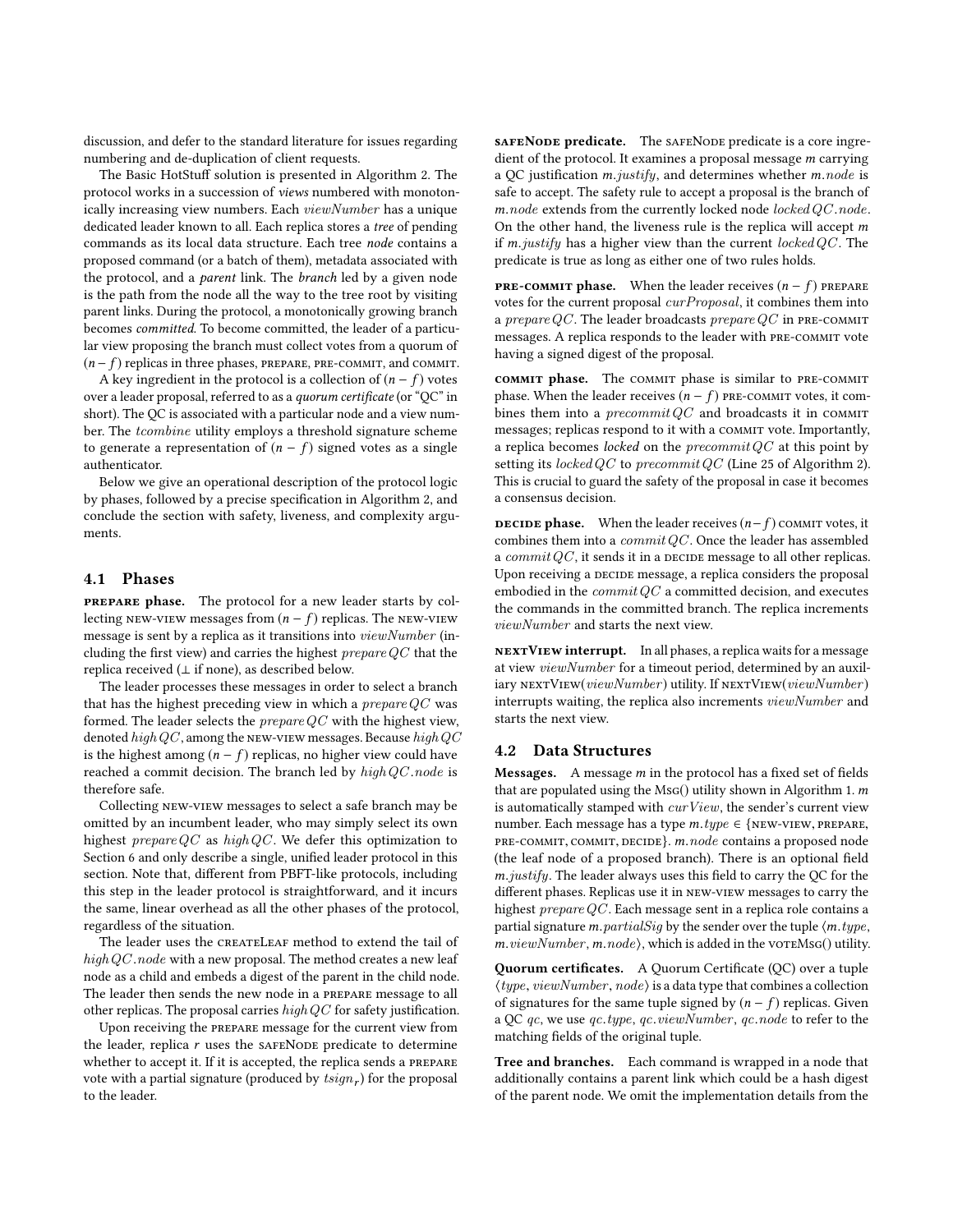pseudocode. During the protocol, a replica delivers a message only after the branch led by the node is already in its local tree. In practice, a recipient who falls behind can catch up by fetching missing nodes from other replicas. For brevity, these details are also omitted from the pseudocode. Two branches are conflicting if neither one is an extension of the other. Two nodes are conflicting if the branches led by them are conflicting.

Bookkeeping variables. A replica uses additional local variables for bookkeeping the protocol state: (i) a viewNumber , initially 1 and incremented either by finishing a decision or by a nextView interrupt; (ii) a locked quorum certificate  $locked \, QC$ , initially  $\bot$ , storing the highest QC for which a replica voted COMMIT; and (iii) a *prepare QC*, initially  $\perp$ , storing the highest QC for which a replica voted pre-commit. Additionally, in order to incrementally execute a committed log of commands, the replica maintains the highest node whose branch has been executed. This is omitted below for brevity.

# 4.3 Protocol Specification

The protocol given in Algorithm [2](#page-4-1) is described as an iterated viewby-view loop. In each view, a replica performs phases in succession based on its role, described as a succession of "as" blocks. A replica can have more than one role. For example, a leader is also a (normal) replica. Execution of as blocks across roles can be proceeded concurrently. The execution of each as block is atomic. A NEXTVIEW interrupt aborts all operations in any as block, and jumps to the "Finally" block.

| <b>Algorithm 1</b> Utilities (for replica $r$ ).                                  |                                                                                                 |  |
|-----------------------------------------------------------------------------------|-------------------------------------------------------------------------------------------------|--|
| 1: <b>function</b> MsG( <i>type</i> , <i>node</i> , <i>qc</i> )                   |                                                                                                 |  |
| $m. type \leftarrow type$<br>2:                                                   |                                                                                                 |  |
| $m$ , viewNumber $\leftarrow$ curView<br>3:                                       |                                                                                                 |  |
| $m, node \leftarrow node$<br>4:                                                   |                                                                                                 |  |
| $m$ . justify $\leftarrow$ qc<br>5:                                               |                                                                                                 |  |
| return $m$<br>6:                                                                  |                                                                                                 |  |
| <b>function</b> voreMs $g(type, node, qc)$<br>7:                                  |                                                                                                 |  |
| $m \leftarrow \text{MSG}(type, node, qc)$<br>8:                                   |                                                                                                 |  |
| 9:                                                                                | $m$ . partial $Sig \leftarrow tsign_r(\langle m, type, m, viewNumber, m, node \rangle)$         |  |
| return m<br>10:                                                                   |                                                                                                 |  |
| 11: procedure CREATELEAF(parent, cmd)                                             |                                                                                                 |  |
| $b.parent \leftarrow parent$<br>12:                                               |                                                                                                 |  |
| $b$ .cmd $\leftarrow$ cmd<br>13:                                                  |                                                                                                 |  |
| return <i>b</i><br>14:                                                            |                                                                                                 |  |
| 15: function $QC(V)$                                                              |                                                                                                 |  |
| $qc.\mathit{type} \leftarrow m.\mathit{type}: m \in V$<br>16:                     |                                                                                                 |  |
| $qc. viewNumber \leftarrow m. viewNumber : m \in V$<br>17:                        |                                                                                                 |  |
| $qc$ .node $\leftarrow m$ .node : $m \in V$<br>18:                                |                                                                                                 |  |
| 19:                                                                               | $qc.size \leftarrow combine(\langle qc_type, qc.valueNumber, qc.node \rangle)$                  |  |
|                                                                                   | $\{m.path: partialSig \mid m \in V\}\$                                                          |  |
| return $qc$<br>20:                                                                |                                                                                                 |  |
| 21: <b>function</b> MATCHINGMsG $(m, t, v)$                                       |                                                                                                 |  |
| <b>return</b> $(m. type = t) \wedge (m. viewNumber = v)$<br>22:                   |                                                                                                 |  |
| 23: <b>function</b> MATCHINGOC(qc, t, v)                                          |                                                                                                 |  |
| <b>return</b> $(qc.\textit{type} = t) \wedge (qc.\textit{viewNumber} = v)$<br>24: |                                                                                                 |  |
| 25: function SAFENODE( <i>node</i> , $qc$ )                                       |                                                                                                 |  |
| 26:                                                                               | <b>return</b> ( <i>node</i> extends from <i>locked QC</i> . <i>node</i> ) $\vee$ // safety rule |  |
| 27:                                                                               | $(qc, viewNumber > locked QC, viewNumber)$ // liveness rule                                     |  |
| <b>Algorithm 2</b> Basic HotStuff protocol (for replica $r$ ).                    |                                                                                                 |  |
|                                                                                   |                                                                                                 |  |

```
1: for curView \leftarrow 1, 2, 3, \ldots do
```
<span id="page-4-2"></span><span id="page-4-1"></span>▷ prepare phase

| 2:         | as a leader // $r =$ LEADER( $curView$ )<br>// we assume special NEW-VIEW messages from view 0             |
|------------|------------------------------------------------------------------------------------------------------------|
| 3:         | wait for $(n - f)$ NEW-VIEW messages:                                                                      |
|            | $M \leftarrow \{m \mid \text{matremnS} \& \text{S}(m, \text{new-VIEW}, \text{curView}-1)\}\$               |
| 4:         | $\left(\underset{m\in M}{\arg\max}\{m.justify.viewNumber\}\right).justify$<br>$high \, QC$ $\leftarrow$    |
| 5:         | $curProposal \leftarrow \texttt{CREATELEAF}(high\,QC.node,$<br>client's command)                           |
| 6:         | broadcast MsG(PREPARE, $curProposal$ , high $QC$ )                                                         |
| 7:         | as a replica                                                                                               |
| 8:         | wait for message m from LEADER( $curView$ )                                                                |
|            | $m:$ MATCHINGMsG( $m$ , PREPARE, $curView$ )                                                               |
| 9:         | if <i>m</i> . node extends from <i>m</i> . justify. node $\wedge$                                          |
|            | SAFENODE(m.node, m.justify) then                                                                           |
| 10:        | send VOTEMSG(PREPARE, $m$ . $node$ , $\perp$ ) to LEADER( $curView$ )                                      |
|            | ► PRE-COMMIT phase                                                                                         |
| 11:        | as a leader                                                                                                |
| 12:        | wait for $(n - f)$ votes:                                                                                  |
|            | $V \leftarrow \{v \mid \text{matchids}(v, \text{prepare, } curView) \}$                                    |
| 13:<br>14: | $prepareQC \leftarrow OC(V)$<br>broadcast MsG(PRE-COMMIT, $\bot$ , prepare $QC$ )                          |
|            |                                                                                                            |
| 15:<br>16: | as a replica<br>wait for message m from LEADER( $curView$ )                                                |
|            | $m:$ MATCHINGQC( $m$ . justify, PREPARE, $curView$ )                                                       |
| 17:        | $prepareQC \leftarrow m.justify$                                                                           |
| 18:        | send to LEADER( <i>curView</i> )                                                                           |
|            | VOTEMSG(PRE-COMMIT, m.justify.node, L)                                                                     |
|            | ⊳ COMMIT phase                                                                                             |
| 19:        | as a leader                                                                                                |
| 20:        | wait for $(n - f)$ votes:                                                                                  |
|            | $V \leftarrow \{v \mid \text{matremnG} \text{MSG}(v, \text{PRE-COMMIT}, \text{curView})\}$                 |
| 21:        | $precommit QC \leftarrow QC(V)$                                                                            |
| 22:        | broadcast MsG(COMMIT, $\perp$ , precommit QC)                                                              |
| 23:        | as a replica                                                                                               |
| 24:        | wait for message m from LEADER( $curView$ )<br>$m:$ MATCHINGQC( $m.java$ ijustify, PRE-COMMIT, $curView$ ) |
| 25:        | $locked \, QC \leftarrow m.java$                                                                           |
| 26:        | send to $\texttt{\tiny LEADER}(\textit{curView})$<br>VOTEMSG(COMMIT, $m$ . justify. node, $\perp$ )        |
|            | $\triangleright$ DECIDE phase                                                                              |
| 27:        | as a leader                                                                                                |
| 28:        | wait for $(n - f)$ votes:<br>$V \leftarrow \{v \mid \text{matchids}(v, \text{comm}, \text{curView})\}$     |
| 29:        | $commit QC \leftarrow OC(V)$                                                                               |
| 30:        | broadcast MsG(DECIDE, $\perp$ , commit QC)                                                                 |
| 31:        | as a replica                                                                                               |
| 32:        | wait for message $m$ from ${\tt LEADER}(\mathit{curView})$                                                 |
|            | $m:$ MATCHINGQC( $m.justify$ , COMMIT, $curView$ )                                                         |
| 33:        | execute new commands through m.justify.node,                                                               |
|            | respond to clients                                                                                         |
|            | $\triangleright$ Finally                                                                                   |
| 34:        | NEXTVIEW interrupt: goto this line if ${\tt NEXTVIEW}(curView)$ is                                         |
|            | called during "wait for" in any phase                                                                      |
| 35:        | send MsG(NEW-VIEW, $\perp$ , prepare QC) to LEADER(curView + 1)                                            |
|            |                                                                                                            |

# <span id="page-4-0"></span>4.4 Safety, Liveness, and Complexity

**Safety.** We first define a quorum certificate  $qc$  to be valid if  $tverify(\langle qc.type, qc.viewNumber, qc.node\rangle, qc.sig)$  is true.

<span id="page-4-3"></span>**Lemma 1.** For any valid  $qc_1, qc_2$  in which  $qc_1, type = qc_2, type$ <br>and  $ac, node$  conflicts with  $ac, node$  we have  $ac, viewNumber +$ and  $qc_1$  node conflicts with  $qc_2$  node, we have  $qc_1$  viewNumber  $\neq$ qc<sup>2</sup> .viewNumber .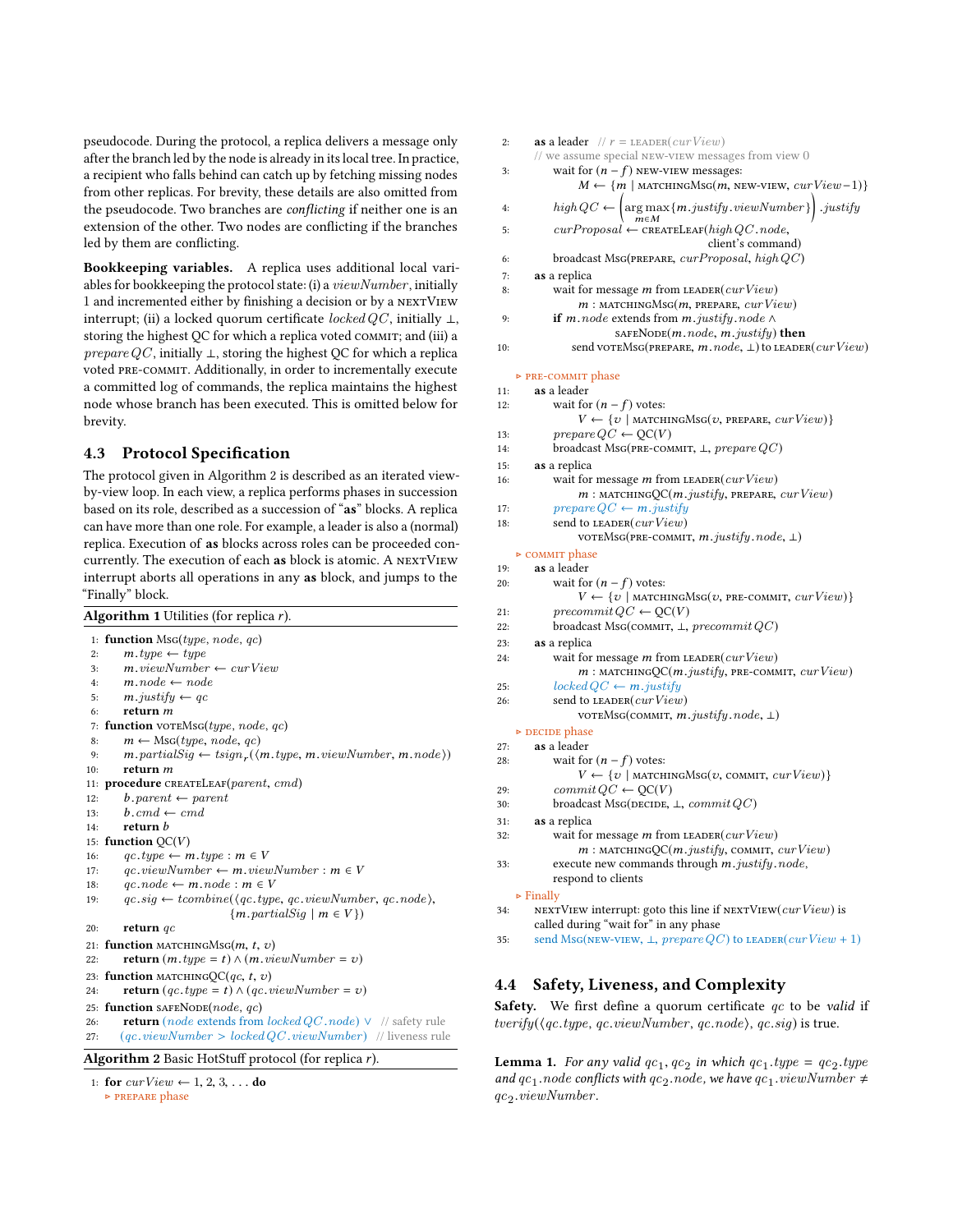Proof. To show a contradiction, suppose  $qc_1$ ,  $viewNumber =$ <br>...,  $viewNew$  =  $z_1$ , Because a valid OC can be formed only with  $qc_2. viewNumber = v. Because a valid QC can be formed only with$ <br> $n - f - 2f + 1$  votes (i.e., portial signatures) for it, there must be  $n - f = 2f + 1$  votes (i.e., partial signatures) for it, there must be a correct replica who voted twice in the same phase of  $v$ . This is impossible because the pseudocode allows voting only once for each phase in each view. □

THEOREM 2. If w and  $b$  are conflicting nodes, then they cannot be both committed, each by a correct replica.

PROOF. We prove this important theorem by contradiction. Let  $qc_1$  denote a valid *commit QC* (i.e.,  $qc_1$ ,  $type$  = commit) such that  $ac$ , node = y and  $ac$ , denote a valid  $commitOC$  such that  $qc_1$  node = w, and  $qc_2$  denote a valid commit QC such that  $ac_2$  node = b. Denote  $z_1$  =  $ac_2$  wiew Number and  $z_2$  = that  $qc_2$  node = b. Denote  $v_1 = qc_1$  viewNumber and  $v_2 =$ <br> $ac_2$  viewNumber By Lamma 1,  $v_1 \neq v_0$  WLo.g. assume  $v_1 \leq v_0$  $qc_2$  *viewNumber*. By Lemma [1,](#page-4-3)  $v_1 \neq v_2$ . W.l.o.g. assume  $v_1 < v_2$ .<br>We will now denote by z, the lowest view higher than zy for

We will now denote by  $v_s$  the lowest view higher than  $v_1$  for which there is a valid *prepare QC*,  $qc_s$  (i.e.,  $qc_s$ ,  $type$  = PREPARE)<br>where  $ac_s$  *nieu* Number =  $v_s$  and  $ac_s$  node conflicts with  $w_s$  Forwhere  $qc_s$  *viewNumber* =  $v_s$ , and  $qc_s$  *node* conflicts with w. For-<br>mally we define the following predicate for any *prenare OC*. mally, we define the following predicate for any  $prepareQC$ :

$$
E(prepare QC) := (v_1 < prepare QC.viewNumber \le v_2)
$$
\n
$$
\land \ (prepare QC.node \ conflicts \ with \ w).
$$

We can now set the *first* switching point  $qc_s$ :

$$
qc_s \coloneqq \underset{prepare}{\text{arg min}} \left\{ \begin{array}{c} \text{prepare } QC.\text{viewNumber } | \\ \text{prepare } QC \text{ is valid } \land E(\text{prepare } QC) \end{array} \right\}.
$$

Note that, by assumption such a  $qc_s$  must exist; for example,  $qc_s$ <br>could be the *prenare OC* formed in view zp. could be the *prepare QC* formed in view  $v_2$ .

Of the correct replicas that sent a partial result  $tsign_r$  ( $\langle qc_1.type,$ <br> $useuNumber, cc, node \rangle$ ) let r be the first that contributed  $qc_1$ , viewNumber,  $qc_1$ , node $\rangle$ ), let r be the first that contributed<br>teign ((gc, type, gc, yiewNumber, gc, node)); such an r must  $tsign_r(\langle qc_s, type, qc_s, viewNumber, qc_s, node \rangle);$  such an r must<br>exist since otherwise one of act sig and act sig could not have exist since otherwise, one of  $qc_1$ , sig and  $qc_s$ , sig could not have been created. During view  $v_1$ , replica r updates its lock locked  $QC$ to a *precommit QC* on w at Line [25](#page-4-1) of Algorithm [2.](#page-4-1) Due to the minimality of  $v_s$ , the lock that replica r has on w is not changed before  $qc_s$  is formed. Otherwise r must have seen some other *prepare QC* with lower view because Line [17](#page-4-1) comes before Line [25,](#page-4-1) contradicting to the minimality. Now consider the invocation of SAFENODE in the PREPARE phase of view  $v_s$  by replica r, with a message m carrying m.node =  $qc_s$ .node. By assumption, m.node conflicts<br>with locked OC node and so the disjunct at Line 26 of Algorithm 1 with  $locked \, QC. \, node$ , and so the disjunct at Line [26](#page-4-2) of Algorithm [1](#page-4-2) is false. Moreover, *m.justify.viewNumber* >  $v_1$  would violate the minimality of  $v_s$ , and so the disjunct in Line [27](#page-4-2) of Algorithm [1](#page-4-2) is also false. Thus, SAFENODE must return false and  $r$  cannot cast a PREPARE vote on the conflicting branch in view  $v_s$ , a contradiction. tion. □

Liveness. There are two functions left undefined in the previous section: LEADER and NEXTVIEW. Their definition will not affect safety of the protocol, though they do matter to liveness. Before giving candidate definitions for them, we first show that after GST, there is a bounded duration  $T_f$  such that if all correct replicas remain<br>in view  $\gamma$  during  $T_2$  and the leader for view  $\gamma$  is correct, then a in view  $v$  during  $T_f$  and the leader for view  $v$  is correct, then a decision is reached. Below, we say that  $\it{qc}_1$  and  $\it{qc}_2$  *match* if  $\it{qc}_1$ and  $qc_2$  are valid,  $qc_1$ .  $node = qc_2$ .  $node$ , and  $qc_1$ .  $viewNumber =$ qc<sup>2</sup> .viewNumber .

<span id="page-5-0"></span>**Lemma 3.** If a correct replica is locked such that locked  $QC =$ precommit QC, then at least  $f + 1$  correct replicas voted for some  $prepareQC$  matching locked  $QC$ .

PROOF. Suppose replica r is locked on  $precommit QC$ . Then,  $(n-f)$  votes were cast for the matching *prepare QC* in the PREPARE phase (Line [10](#page-4-1) of Algorithm [2\)](#page-4-1), out of which at least  $f + 1$  were from correct replicas. from correct replicas.

THEOREM 4. After GST, there exists a bounded time period  $T_f$  such<br>it if all correct replicas remain in view  $v_t$  during  $T_c$  and the leader that if all correct replicas remain in view  $v$  during  $T_f$  and the leader for view  $v$  is correct, then a decision is reached.

PROOF. Starting in a new view, the leader collects  $(n - f)$  NEWview messages and calculates its  $highQC$  before broadcasting a prepare messsage. Suppose among all replicas (including the leader itself), the highest kept lock is locked  $\hat{Q}C = precommit\,QC^*$ . By Lemma [3,](#page-5-0) we know there are at least  $f + 1$  correct replicas that voted for a prepare  $QC^*$  matching precommit  $QC^*$ , and have already sent them to the leader in their new-view messages. Thus, the leader must learn a matching  $prepareQC^*$  in at least one of these NEW-VIEW messages and use it as  $highQC$  in its prepare message. By the assumption, all correct replicas are synchronized in their view and the leader is non-faulty. Therefore, all correct replicas will vote in the PREPARE phase, since in SAFENODE, the condition on Line [27](#page-4-2) of Algorithm [1](#page-4-2) is satisfied (even if the node in the message conflicts with a replica's stale  $locked$   $QC$  .node, and so Line [26](#page-4-2) is not). Then, after the leader assembles a valid  $prepareQC$  for this view, all replicas will vote in all the following phases, leading to a new decision. After GST, the duration  $T_f$  for these phases to complete is of bounded length complete is of bounded length.

The protocol is Optimistically Responsive because there is no explicit "wait-for-∆" step, and the logical disjunction in SAFENODE is used to override a stale lock with the help of the three-phase paradigm.

We now provide simple constructions for LEADER and NEXTVIEW that suffice to ensure that after GST, eventually a view will be reached in which the leader is correct and all correct replicas remain in this view for  $T_f$  time. It suffices for LEADER to return some deterministic manning from view number to a replica eventually deterministic mapping from view number to a replica, eventually rotating through all replicas. A possible solution for NEXTVIEW is to utilize an exponential back-off mechanism that maintains a timeout interval. Then a timer is set upon entering each view. When the timer goes off without making any decision, the replica doubles the interval and calls nextView to advance the view. Since the interval is doubled at each time, the waiting intervals of all correct replicas will eventually have at least  $T_f$  overlap in common, during which the leader could drive a decision.

Livelessness with two-phases. We now briefly demonstrate an infinite non-deciding scenario for a "two-phase" HotStuff. This explains the necessity for introducing a synchronous delay in Casper and Tendermint, and hence for abandoning (Optimistic) Responsiveness.

In the two-phase HotStuff variant, we omit the pre-commit phase and proceed directly to COMMIT. A replica becomes locked when it votes on a  $prepareQC$ . Suppose, in view  $v$ , a leader proposes b. It completes the PREPARE phase, and some replica  $r_v$  votes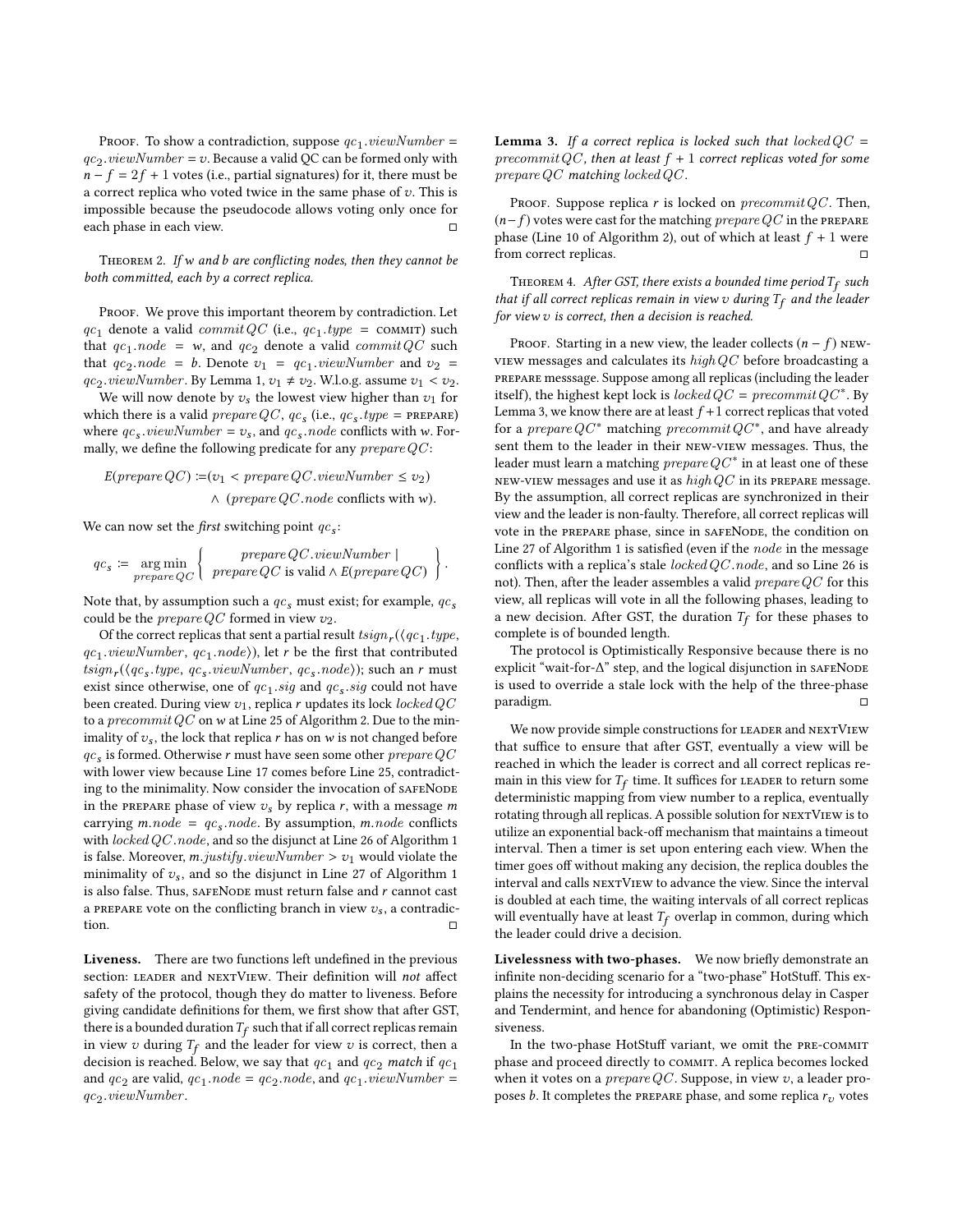for the *prepare QC*, say qc, such that  $qc$ . node = b. Hence,  $r_v$  becomes locked on qc. An asynchronous network scheduling causes the rest of the replicas to move to view  $v + 1$  without receiving qc.

We now repeat ad infinitum the following single-view transcript. We start view  $v + 1$  with only  $r_v$  holding the highest prepare QC (i.e.  $qc$ ) in the system. The new leader l collects new-view messages from  $2f + 1$  replicas excluding  $r_v$ . The highest prepare QC among these, qc', has view  $v - 1$  and  $b' = qc'.node$  conflicts with b. l then<br>proposes b'' which extends b' to which 2f honest replices respond proposes b'' which extends b', to which  $2f$  honest replicas respond<br>with a vote, but replicits it because it is locked on ace b'' conflicts with a vote, but  $r_v$  rejects it because it is locked on  $qc, b''$  conflicts<br>with h and  $qc'$  is lower than  $ac$ . Eventaully, 2f, replices give up with b and  $qc'$  is lower than qc. Eventaully,  $2f$  replicas give up<br>and move to the next view. Just then a faulty replica responds to and move to the next view. Just then, a faulty replica responds to l's proposal, l then puts together a *prepare*  $QC(v + 1, b'')$  and one replica say  $r_{v+1}$  votes for it and becomes locked on it. replica, say  $r_{v+1}$  votes for it and becomes locked on it.

Complexity. In each phase of HotStuff, only the leader broadcasts to all replicas while the replicas respond to the sender once with a partial signature to certify the vote. In the leader's message, the QC consists of a proof of  $(n - f)$  votes collected previously, which can be encoded by a single threshold signature. In a replica's response, the partial signature from that replica is the only authenticator. Therefore, in each phase, there are  $O(n)$  authenticators received in total. As there is a constant number of phases, the overall complexity per view is  $O(n)$ .

## <span id="page-6-0"></span>5 CHAINED HOTSTUFF

It takes three phases for a Basic HotStuff leader to commit a proposal. These phases are not doing "useful" work except collecting votes from replicas, and they are all very similar. In Chained HotStuff, we improve the Basic HotStuff protocol utility while at the same time considerably simplifying it. The idea is to change the view on every prepare phase, so each proposal has its own view. This reduces the number of message types and allows for pipelining of decisions. A similar approach for message type reduction was suggested in Casper [\[1\]](#page-8-4).

More specifically, in Chained HotStuff the votes over a prepare phase are collected in a view by the leader into a  $\theta$ eneric $QC$ . Then the  $genericQC$  is relayed to the leader of the next view, essentially delegating responsibility for the next phase, which would have been PRE-COMMIT, to the next leader. However, the next leader does not actually carry a pre-commit phase, but instead initiates a new prepare phase and adds its own proposal. This prepare phase for view  $v + 1$  simultaneously serves as the PRE-COMMIT phase for view  $v$ . The PREPARE phase for view  $v + 2$  simultaneously serves as the PRE-COMMIT phase for view  $v + 1$  and as the COMMIT phase for view v. This is possible because all the phases have identical structure.

The pipeline of Basic HotStuff protocol phases embedded in a chain of Chained HotStuff proposals is depicted in Figure [1.](#page-7-1) Views  $v_1, v_2, v_3$  of Chained HotStuff serve as the PREPARE, PRE-COMMIT, and COMMIT Basic HotStuff phases for  $cmd_1$  proposed in  $v_1$ . This command becomes committed by the end of  $v_4$ . Views  $v_2, v_3, v_4$ serve as the three Basic HotStuff phases for  $cmd_2$  proposed in  $v_2$ , and it becomes committed by the end of  $v_5$ . Additional proposals generated in these phases continue the pipeline similarly, and are denoted by dashed boxes. In Figure [1,](#page-7-1) a single arrow denotes the b.parent field for a node b, and a double arrow denotes b.justify.node.

Hence, there are only two types of messages in Chained HotStuff, a new-view message and generic-phase generic message. The generic QC functions in all logically pipelined phases. We next explain the mechanisms in the pipeline to take care of locking and committing, which occur only in the COMMIT and DECIDE phases of Basic HotStuff.

**Dummy nodes.** The generic  $QC$  used by a leader in some view viewNumber may not directly reference the proposal of the preceding view ( $viewNumber - 1$ ). The reason is that the leader of a preceding view fails to obtain a QC, either because there are conflicting proposals, or due to a benign crash. To simplify the tree structure, CREATELEAF extends  $generic QC node$  with blank nodes up to the height (the number of parent links on a node's branch) of the proposing view, so view-numbers are equated with node heights. As a result, the QC embedded in a node b may not refer to its parent, i.e., *b.justify.node* may not equal *b.parent* (the last node in Figure [2\)](#page-7-2).

**One-Chain, Two-Chain, and Three-Chain.** When a node  $b^*$ <br>carries a OC that refers to a direct parent, i.e.  $b^*$  *institution* carries a QC that refers to a direct parent, i.e.,  $b^*$ . *justify.node* =  $b^*$ . *norent*, we say that it forms a *One-Chain*. Denote by  $b'' =$  $b^*$ .justify.node. Node  $b^*$  forms a Two-Chain, if in addition to form-<br>ing a Que-Chain,  $b''$  instituted and  $-b''$  narrat. It forms a Three-\* parent, we say that it forms a One-Chain. Denote by  $b'' =$ <br>\* institution only Node  $b^*$  forms a Two-Chain if in addition to form  $\sum_{i=1}^{\infty}$  one-Chain, b''.justify.node = b''.parent. It forms a Three-<br>Chain if b''.forms a Two-Chain *Chain*, if  $b''$  forms a Two-Chain.<br>Looking at chain  $b = b'$  ive

Looking at chain  $b = b'$ . justify. node,  $b' = b''$ . justify. node,  $- b^*$  is justify. node, appearing point occur at any one of the b nodes. These situations are similar to a leader of Basic HotStuff  $\alpha' = b^*$ . justify. node, ancestry gaps might occur at any one of the odes. These situations are similar to a leader of Basic HotStuff failing to complete any one of three phases, and getting interrupted to the next view by NEXTVIEW.

If  $b^*$  forms a One-Chain, the PREPARE phase of  $b''$  has suc-<br>aded Hance when a replica votes for  $b^*$  it should remember ceeded. Hence, when a replica votes for  $b^*$ , it should remember<br>*generic OC*  $\leftarrow b^*$  *institu*. We remark that it is sofe to undate  $genericQC \leftarrow b^*$ .justify. We remark that it is safe to update<br>generic OC even when a One-Chain is not direct so long as it is  $generic QC$  even when a One-Chain is not direct, so long as it is higher than the current  $generic QC$ . In the implementation code described in Section [6,](#page-7-0) we indeed update  $genericQC$  in this case.

If  $b^*$  forms a Two-Chain, then the PRE-COMMIT phase of  $b'$ <br>s succeeded The replice should therefore undate locked OC has succeeded. The replica should therefore update  $locked \, QC \leftarrow$ when a Two-Chain is not direct—safety will not break—and indeed.  $\mu$  *justify*. Again, we remark that the lock can be updated even<br>then a Two-Chain is not direct—safety will not break—and indeed this is given in the implementation code in Section [6.](#page-7-0)

Finally, if  $b^*$  forms a Three-Chain, the COMMIT phase of  $b$  has succeeded, and *b* becomes a committed decision.

Algorithm [3](#page-6-1) shows the pseudocode for Chained HotStuff. The proof of safety given by [\[50\]](#page-9-45) is similar to the one for Basic HotStuff. We require the QC in a valid node refers to its ancestor. For brevity, we assume the constraint always holds and omit checking in the code.

Algorithm 3 Chained HotStuff protocol.

1: **procedure** CREATELEAF(*parent*, *cmd*, *qc*)<br>2: *b. parent*  $\leftarrow$  branch extending with bla

3: for  $curView \leftarrow 1, 2, 3, \ldots$  do

#### ▷ generic phase

- <span id="page-6-1"></span>4: **as a leader**  $// r = LEADER(curView)$ <br>5: **wait for**  $(n - f)$  **NEW-VIEW message** 
	- wait for  $(n f)$  NEW-VIEW messages:
		- $M \leftarrow \{m \mid \text{match}_MsG(m, new-VIEW, curView-1)\}\$ // M includes the previous leader new-view message, if received

 $b.parent \leftarrow branch$  extending with blanks from  $parent$  to height  $curView; b.cmd \leftarrow cmd; b.justify \leftarrow qc; return b$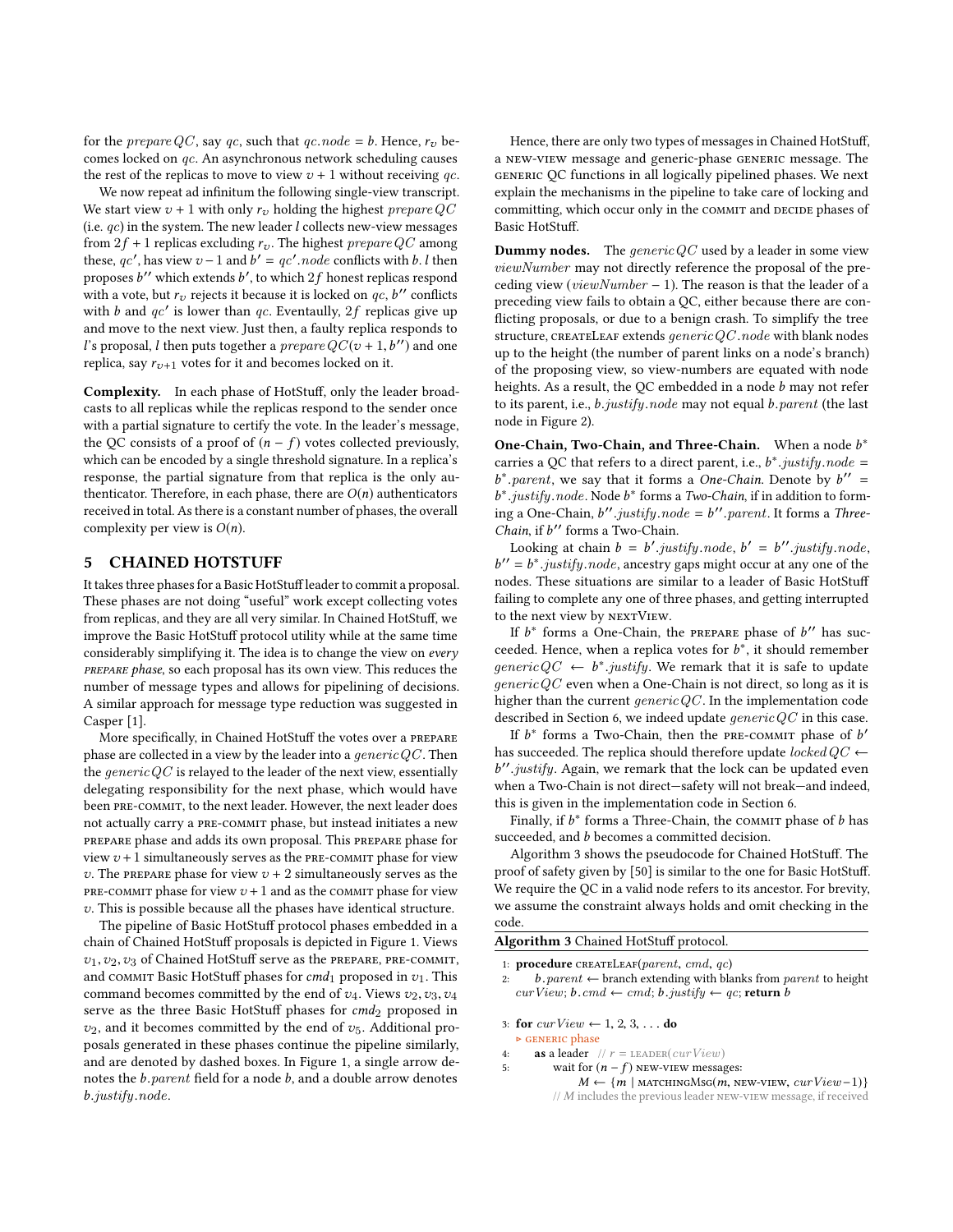<span id="page-7-1"></span>

<span id="page-7-2"></span>Figure 1: Chained HotStuff is a pipelined Basic HotStuff where a QC can serve in different phases simultaneously.



Figure 2: The nodes at views  $v_4, v_5, v_6$  form a Three-Chain. The node at view  $v_8$  does not make a valid One-Chain in Chained HotStuff (but it is a valid One-Chain after relaxation in the algorithm of Section [6\)](#page-7-0).

```
// while waiting in previous view
 6: qenericQC\left(\operatornamewithlimits{arg\,max}_{\boldsymbol{m}\in M}\{m.justify, viewNumber\}\right).justify\begin{array}{ll}\n \text{m} \in M \\
 \text{curProposal} \leftarrow \text{CREATELER}(\text{generic} \text{QC}.\text{node}, \text{client's command} \text{ or } \text{client's command} \text{ or } \text{client's command} \text{ or } \text{client's command} \end{array}client's command, qenericQC)
                // prepare phase (leader-half)
 8: broadcast Msg(GENERIC, curProposal, \perp)<br>9: as a replica
          as a replica
10: wait for message m from LEADER(curView)
                      m: MATCHINGMsG(m, GENERIC, curView)
11: \begin{array}{ccc} b & b \\ b & b \end{array}* ← m.node; b'' \leftarrow b^*.justify.node;<br>' ← b'' justify.node; b ← b' justify.
12: if sAFENODE(b^*, b^*, justify) then
                  \gamma \leftarrow b''. justify node; b \leftarrow b'. justify node
13: send voreMsG(G_{\text{E}}(E_{\text{E}}), b^*, \perp) to LEADER(curView)
                // start PRE-COMMIT phase on b^*'s parent<br>
if b^* parent – b'' then
14: if b^*, parent = b'' then
15: generic QC \leftarrow b^*. justify
                // start commit phase on b^*'s grandparent<br>
if (b^* narent = b'<sup>'</sup>) \wedge (b'' narent = b') f
16: if (b^*, parent = b'') \wedge (b'', parent = b') then<br>17: locked \vee C \leftarrow b'' institu
17: locked \, QC \leftarrow b''.justiny<br>
\qquad \qquad \text{listat program } \text{these} \text{ can } h^* \text{.'s}// start DECIDE phase on b^*'s great-grandparent<br>
if (b^* parent − b'') \wedge (b^{\prime\prime} parent − b') \wedge18: if (b^* \cdot parent = b'') \wedge (b'' \cdot parent = b') \wedge (b' \cdot parent = b')(b'.parent = b) then<br>yecute new commands
19: execute new commands through b, respond to clients<br>20: as a leader // PRE-COMMIT phase (leader-half)
          as a leader // PRE-COMMIT phase (leader-half)
21: wait for (n - f) votes:
                       V \leftarrow \{v \mid \text{matchungMsg}(v, \text{genenc}, \text{curView})\}22: generic QC \leftarrow QC(V)// for liveness, the message here counts as (n - f) 5
23: as the next leader
24: wait for message m from LEADER(curView)
                      m: MATCHINGMSG(m, NEW-VIEW, curView)
     ▷ Finally
25: NEXTVIEW interrupt: goto this line if NEXTVIEW(curView) is
          called during "wait for" in any phase
26: send MsG(NEW-VIEW, \bot, generic QC) to LEADER(curView + 1)
```
# <span id="page-7-0"></span>6 IMPLEMENTATION

HotStuff is a practical protocol for building efficient SMR systems. Because of its simplicity, we can easily turn Algorithm [3](#page-6-1) into an

event-driven-style specification that is almost like the code skeleton for a prototype implementation.

As shown in Algorithm [4,](#page-8-5) the code is further simplified and generalized by extracting the liveness mechanism from the body into a module named Pacemaker. Instead of the next leader always waiting for a *generic QC* at the end of the GENERIC phase before starting its reign, this logic is delegated to the Pacemaker. A stable leader can skip this step and streamline proposals across multiple heights. Additionally, we relax the direct parent constraint for maintaining the highest generic  $QC$  and locked  $QC$ , while still preserving the requirement that the QC in a valid node always refers to its ancestor. The proof of correctness is similar to Chained HotStuff and we also defer it to the appendix of [\[50\]](#page-9-45).

**Data structures.** Each replica  $u$  keeps track of the following main state variables:

| VI-l              | mapping from a node to its votes.                              |
|-------------------|----------------------------------------------------------------|
| $\n  theight\n$   | height of last voted node.                                     |
| $b_{lock}$        | locked node (similar to <i>locked QC</i> ).                    |
| $b_{\text{erec}}$ | last executed node.                                            |
| $qc_{high}$       | highest known QC (similar to <i>generic QC</i> ) kept by       |
|                   | a Pacemaker.                                                   |
| $b_{leaf}$        | leaf node kept by a Pacemaker.                                 |
|                   | so keeps a constant he the same genesis node known by all cor- |

It also keeps a constant  $b_0$ , the same genesis node known by all correct replicas. To bootstrap,  $b_0$  contains a hard-coded QC for itself,  $b_{lock}, b_{exec}, b_{leaf}$  are all initialized to  $b_0$ , and  $qc_{high}$  contains the QC for  $b_0$ .

Pacemaker. A Pacemaker is a mechanism that guarantees progress after GST. It achieves this through two ingredients.

The first one is "synchronization", bringing all correct replicas, and a unique leader, into a common height for a sufficiently long period. The usual synchronization mechanism in the literature [\[15,](#page-9-16) [20,](#page-9-8) [25\]](#page-9-3) is for replicas to increase the count of ∆'s they spend at larger heights, until progress is being made. A common way to deterministically elect a leader is to use a rotating leader scheme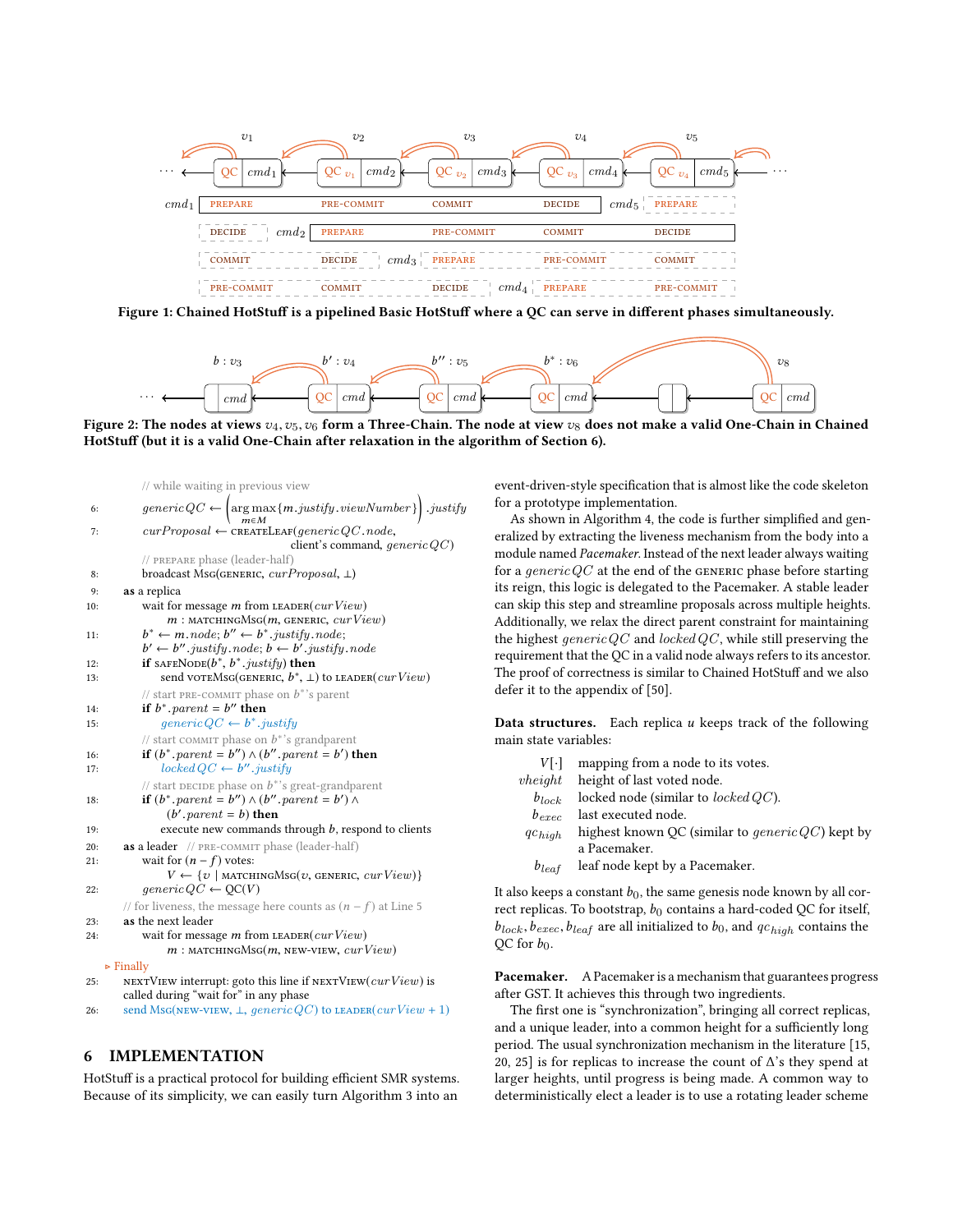in which all correct replicas keep a predefined leader schedule and rotate to the next one when the leader is demoted.

Second, a Pacemaker needs to provide the leader with a way to choose a proposal that will be supported by correct replicas. As shown in Algorithm [5,](#page-8-6) after a view change, in onReceive-NewView, the new leader collects new-view messages sent by replicas through onNextSyncView to discover the highest QC to satisfy the second part of the condition in onReceiveProposal for liveness (Line [18](#page-8-5) of Algorithm [4\)](#page-8-5). During the same view, however, the incumbent leader will chain the new node to the end of the leaf last proposed by itself, where no new-view message is needed. Based on some application-specific heuristics (to wait until the previously proposed node gets a QC, for example), the current leader invokes onBeat to propose a new node carrying the command to be executed.

It is worth noting that even if a bad Pacemaker invokes onPropose arbitrarily, or selects a parent and a QC capriciously, and against any scheduling delays, safety is always guaranteed. Therefore, safety guaranteed by Algorithm [4](#page-8-5) alone is entirely decoupled from liveness by any potential instantiation of Algorithm [5.](#page-8-6)

Algorithm 4 Event-driven HotStuff (for replica  $u$ ).

```
1: procedure CREATELEAF(parent, cmd, qc, height)<br>
\therefore h parent \leftarrow parent; h cmd \leftarrow cmd;
 2: b.parent ← parent; b.cmd ← cmd;<br>3: b.justify ← ac: b.height ← height: 1
            b.justify \leftarrow qc; b.height \leftarrow height; return b4: procedure \text{UPDATE}(b^*)5: b'' \leftarrow b^* justify node; b' \leftarrow b'' justify node
  6: b \leftarrow b'.justify.node<br>(i PPE COMMIT phase)
             // PRE-COMMIT phase on b''7: UPDATEQCHIGH(b^*. justify)
  8: if b' height > b_{lock} height then
  9: b_{lock} \leftarrow b' // commit phase on b'
 10: if (b'', parent = b') \wedge (b', parent = b) then
11: ONCOMMIT(b)<br>12: b_{exec} \leftarrow b //
                  b_{exec} \leftarrow b // DECIDE phase on b
13: procedure onCOMMIT(b)<br>14: if b_{exec}, height < b.
14: if b_{exec} \text{.} height < b \text{.} height then<br>15: ONCOMMIT(b. parent): EXECUT
                  ONCOMMIT(b.parent); EXECUTE(b.cmd)16: procedure onRECEIVEPROPOSAL(MSG<sub>V</sub>(GENERIC, b_{new}, ⊥))
17: if b_{new} height \land (b_{new} extends b_{lock} \lor 18: b_{new} institu node beight \gt{b_{test}} beight) then
18: b_{new}. justify .node.height > b_{lock}. height) then<br>19: theiabt \leftarrow b_{new}. height
19: \text{vheight} \leftarrow b_{new} \text{.} height<br>
20: \text{senp}(\text{GETLength}, \text{vorel})20: \text{SED}(\text{GETLeader}), \text{vortex}(\text{generror}, b_{new}, \perp))21: UPDATE(b_{new})<br>22: procedure ONREC
22: procedure onRECEIVEVOTE(m = \text{voreMsg}_v (GENERIC, b, \perp))<br>23: if \exists \langle v, \sigma' \rangle \in V[b] then return // avoid duplicates
 23: if \exists \langle v, \sigma' \rangle \in V[b] then return // avoid duplicates
24: V[b] \leftarrow V[b] \cup \{\langle v, m.partialSign \rangle\} // collect votes<br>25: if |V[b]| \ge n - f then
25: if |V[b]| \ge n - f then<br>26: ac \leftarrow OC(\lbrace \sigma \rbrace / v')26: qc \leftarrow QC({\{\sigma \mid \langle v', \sigma \rangle \in V[b]\}})<br>27. IPDATEOCHICH(ac)
27: UPDATEQCHIGH(qc)28: function \text{onPROPose}(b_{leaf}, \text{cmd}, qc_{high})<br>29: b_{new} \leftarrow \text{CREATELEAF}(b_{leaf}, \text{cmd}, qc_{hi})b_{new} \leftarrow \texttt{CREATELEAF}(b_{leaf}, \textit{cmd}, qc_{high}, b_{leaf}.\textit{height} + 1)\frac{1}{2} send to all replicas, including u itself
30: BROADCAST(MSG<sub>u</sub> (GENERIC, b_{new}, ⊥))<br>31: return b_{new}return b_{new}Algorithm 5 Code skeleton for a Pacemaker (for replica u).
```
<span id="page-8-6"></span><span id="page-8-5"></span>// We assume Pacemaker in all correct replicas will have synchronized leadership after GST.

```
1: function GETLEADER \mathcal{U} ... specified by the application
```

```
2: procedure \text{UPDATEQCHIGH}(qc'_{high})
```

```
3: if qc'_{high} node.height > qc_{high} node.height then
```

```
4: qc_{high} \leftarrow qc'_{high}
```
5:  $b_{leaf} \leftarrow qc_{high} \cdot node$ <br>6: **procedure**  $\text{onBERT}(cmd)$ 

procedure  $\text{onBear}(cmd)$ 

```
7: if u = \text{GETLEADER}() then<br>8: b_{leaf} \leftarrow \text{onPROPOSE}(b)
```
8:  $b_{leaf} \leftarrow \text{onPROPOSE}(b_{leaf}, \text{cmd}, \text{qc}_{high})$ <br>9: **procedure**  $\text{onNextSyncVrew}$ 

procedure ONNEXTSYNCVIEW

```
10: send Msg(NEW-VIEW, \perp, qc_{high}) to GETLEADER()
```

```
11: procedure onRECEIVENEWVIEW(MsG(NEW-VIEW, \perp, qc'_{high}))
```

```
12: UPDATEQCHIGH(qc'_{high})
```
Algorithm 6 UPDATE replacement for two-phase HotStuff.

```
1: procedure \text{UPDATE}(b^*)
```

```
2: b' \leftarrow b^*.justify.node; b \leftarrow b'.justify.node
```
- 3: UPDATEQCHIGH( $b^*$ . justify)<br>4. **if**  $b'$  height  $\gt b$ , height
- 4: if b' height >  $b_{lock}$  height then  $b_{lock} \leftarrow b'$
- 5: if  $(b'.parent = b)$  then ONCOMMIT $(b)$ ;  $b_{exec} \leftarrow b$

Two-phase HotStuff variant. To further demonstrate the flexibility of the HotStuff framework, Algorithm [6](#page-8-7) shows the two-phase variant of HotStuff. Only the UPDATE procedure is affected, a Two-Chain is required for reaching a commit decision, and a One-Chain determines the lock. As discussed above (Section [4.4\)](#page-4-0), this twophase variant loses Optimistic Responsiveness, and is similar to Tendermint/Casper. The benefit is fewer phases, while liveness may be addressed by incorporating in Pacemaker a wait based on maximum network delay.

Evaluation. Due to the space limitation, we defer our evaluation results to the longer paper [\[50\]](#page-9-45). There, we compare our implementation to BFT-SMaRt [\[13\]](#page-9-14), a state-of-the-art implementation based on a two-phase PBFT variant. We show that even though threephase HotStuff has an additional phase for its responsiveness and uses digital signatures universally (where BFT-SMaRt only uses MACs for votes), it still achieves similar latency, while being able to outperform BFT-SMaRt in throughput. It also scales better than BFT-SMaRt.

# ACKNOWLEDGMENTS

We are thankful to Mathieu Baudet, Avery Ching, George Danezis, François Garillot, Zekun Li, Ben Maurer, Kartik Nayak, Dmitri Perelman, and Ling Ren, for many deep discussions of HotStuff, and to Mathieu Baudet for exposing a subtle error in a previous version posted to the ArXiv of this manuscript.

### REFERENCES

- <span id="page-8-4"></span>[1] 2017. Casper FFG with One Message Type, and Simpler Fork Choice Rule. [https://ethresear.ch/t/casper-ffg-with-one-message-type-and-simpler](https://ethresear.ch/t/casper-ffg-with-one-message-type-and-simpler-fork-choice-rule/103)[fork-choice-rule/103.](https://ethresear.ch/t/casper-ffg-with-one-message-type-and-simpler-fork-choice-rule/103) (2017).
- <span id="page-8-1"></span>[2] 2018. Istanbul BFT's Design Cannot Successfully Tolerate Fail-Stop Failures. [https://github.com/jpmorganchase/quorum/issues/305.](https://github.com/jpmorganchase/quorum/issues/305) (2018).
- <span id="page-8-2"></span>[3] 2018. A Livelock Bug in the Presence of Byzantine Validator. [https://github.com/](https://github.com/tendermint/tendermint/issues/1047) [tendermint/tendermint/issues/1047.](https://github.com/tendermint/tendermint/issues/1047) (2018).
- <span id="page-8-0"></span>[4] Ittai Abraham, Guy Gueta, Dahlia Malkhi, Lorenzo Alvisi, Ramakrishna Kotla, and Jean-Philippe Martin. 2017. Revisiting Fast Practical Byzantine Fault Tolerance. CoRR abs/1712.01367 (2017). arXiv[:1712.01367](http://arxiv.org/abs/1712.01367)
- <span id="page-8-7"></span><span id="page-8-3"></span>[5] Ittai Abraham, Guy Gueta, Dahlia Malkhi, and Jean-Philippe Martin. 2018. Revisiting Fast Practical Byzantine Fault Tolerance: Thelma, Velma, and Zelma. CoRR abs/1801.10022 (2018). arXiv[:1801.10022](http://arxiv.org/abs/1801.10022)